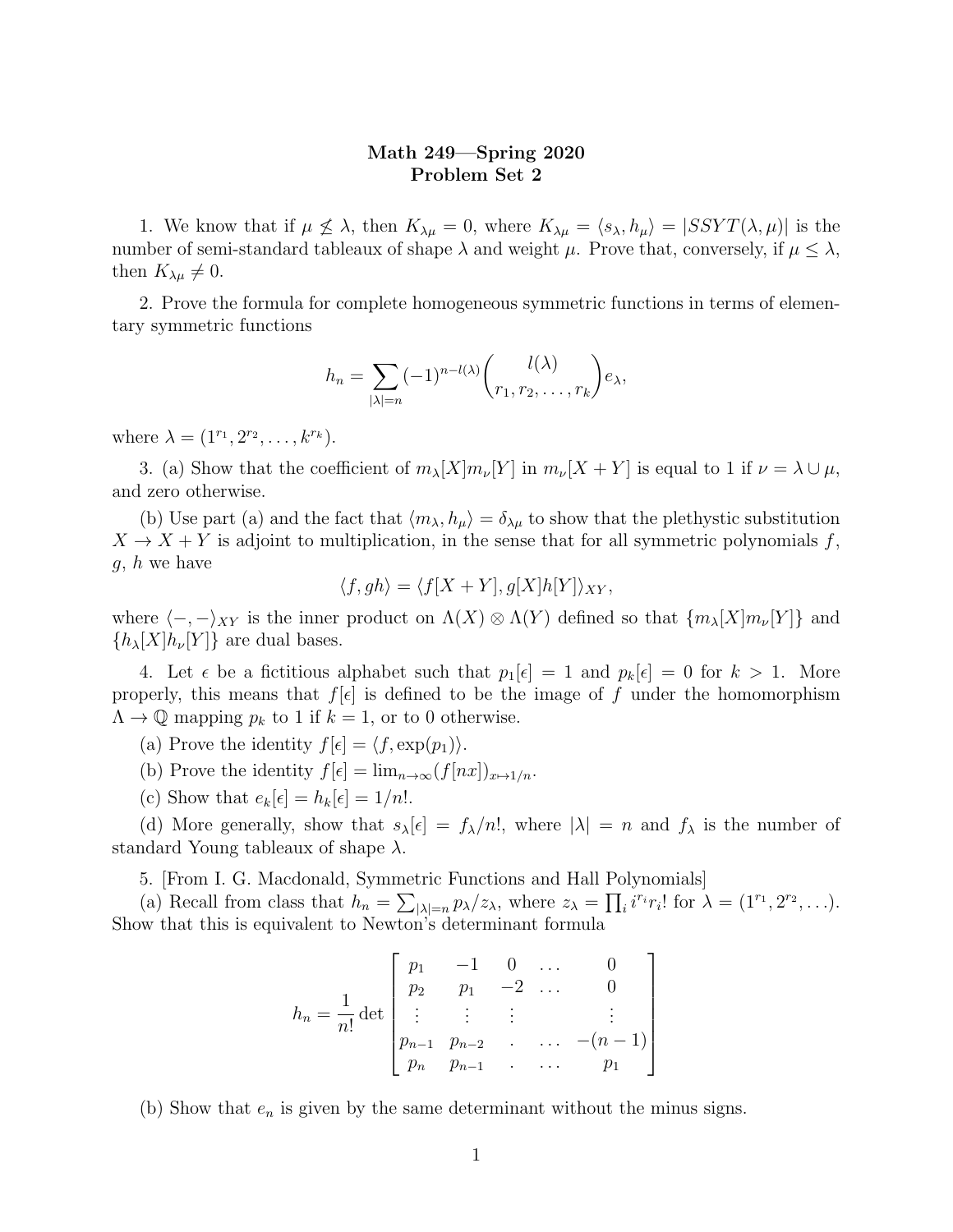6. Let  $\lambda = (l^k)$  and  $\mu = (n^m)$  be partitions whose diagrams are rectangular. Suppose that  $k \leq m$  and  $l \leq n$ , that is, the diagram of  $\lambda$  is contained in that of  $\mu$ . Prove that  $s_{\lambda}s_{\mu} = \sum_{\nu} s_{\nu}$ , where  $\nu$  ranges over partitions whose diagram contains the  $m \times n$  rectangular diagram of  $\mu$ , and the portion of the diagram of  $\nu$  outside this rectangle consists of a diagram α on top of the rectangle and a diagram β to the right of the rectangle, such that  $\alpha$  and the 180 $\degree$  rotation of  $\beta$  fit together in a  $k \times l$  rectangle.

7. [From I. G. Macdonald, Symmetric Functions and Hall Polynomials]

Let  $|\lambda| = |\mu| = n$ . Show that  $\langle h_\lambda, h_\mu \rangle$  is equal to the number of double cosets  $S_\lambda w S_\mu$  in the symmetric group  $S_n$ , where  $S_\lambda$  and  $S_\mu$  are Young subgroups of  $S_n$ .

8. Call a skew shape *anti-straight* if it is a 180 $^{\circ}$  rotation of a straight (non-skew) shape. Equivalently, a skew shape is anti-straight if it can be written as  $\lambda/\mu$ , where  $\lambda$  is a rectangle.

(a) Show that if X has anti-straight shape and  $T \sqcup X$  makes sense, then  $J^X(T)$  has anti-straight shape and depends only on T, not on X. Denote this tableau by  $J^{\square}(T)$ .

(b) Show that if T has straight shape  $\lambda$ , then the shape of  $J^{\square}(T)$  is the 180° rotation of λ. Hint: using dual equivalence, it suffices to do this for one specially chosen T of the given shape.]

(c) Schütenzerger's *evacuation* operator  $T \to \text{ev}(T)$  is defined as follows. Given T of straight shape,  $ev(T)$  is the tableau obtained from  $J^{\square}(T)$  by rotating it 180 $^{\circ}$  and renumbering the entries in reverse order,  $1, 2, \ldots, n \mapsto n, \ldots, 2, 1$ . Show that evacuation is an involution.

9. Let  $\pi \mapsto (P(\pi), Q(\pi))$  be the Robinson-Schensted-Knuth correspondence from permutations in  $S_n$  to pairs of standard tableaux of size n.

Define  $w_0 \in S_n$  by  $w_0(i) = n+1-i$ . Show that  $(P(\pi \circ w_0), Q(\pi \circ w_0)) = (P(\pi)^*, \text{ev}(Q(\pi))^*),$ where the evacuation operator  $ev(-)$  is as defined in the preceding problem, and  $T^*$  is the transpose of a tableau T (with shape  $\lambda^*$  if T has shape  $\lambda$ ).

10. Let  $K_{\lambda\mu} = \langle s_{\lambda}, h_{\mu} \rangle$  be the number of semistandard Young tableaux of shape  $\lambda$  and content  $\mu$ . Show that  $K_{\lambda\mu}$  is equal to the dimension of the space of invariants  $V_{\lambda}^{S_{\mu}}$  $\chi^{\mathcal{S}_{\mu}}$ , where  $V_{\lambda}$  is the irreducible representation of  $S_n$  indexed by the partition  $\lambda$ , and  $S_{\mu}$  is the Young subgroup  $S_{\mu_1} \times \cdots \times S_{\mu_l} \subseteq S_n$ .

11. Let  $V_{\lambda}$  be the irreducible representation of  $S_n$  whose character corresponds under the Frobenius characteristic map to the Schur function  $s_{\lambda}$ .

(a) Prove that  $V_{(n-1,1)}$  is the irreducible submodule of dimension of dimension  $n-1$  in the defining representation of  $S_n$  on  $\mathbb{C}^n$ .

(b) Prove that  $V_{(n-k,1^k)}$  is isomorphic to the k-th exterior power of  $V_{(n-1,1)}$ .

12. The Kronecker product on symmetric functions is defined in terms of the power-sum basis by

$$
p_{\lambda} * p_{\mu} = \delta_{\lambda \mu} z_{\lambda} p_{\lambda}.
$$

Equivalently, the symmetric functions  $p_{\lambda}/z_{\lambda}$  are orthogonal idempotents with respect to  $*$ .

(a) Show that  $s_{\mu} * s_{\nu}$  is the Frobenius characteristic of the character of the tensor product  $V_\mu \otimes V_\nu$  of the irreducible  $S_n$  modules with characters  $\chi_\mu$  and  $\chi_\nu$ , where  $|\mu| = |\nu| = n$  (if  $|\mu| \neq |\nu|$ , then  $s_{\mu} * s_{\nu} = 0$ ).